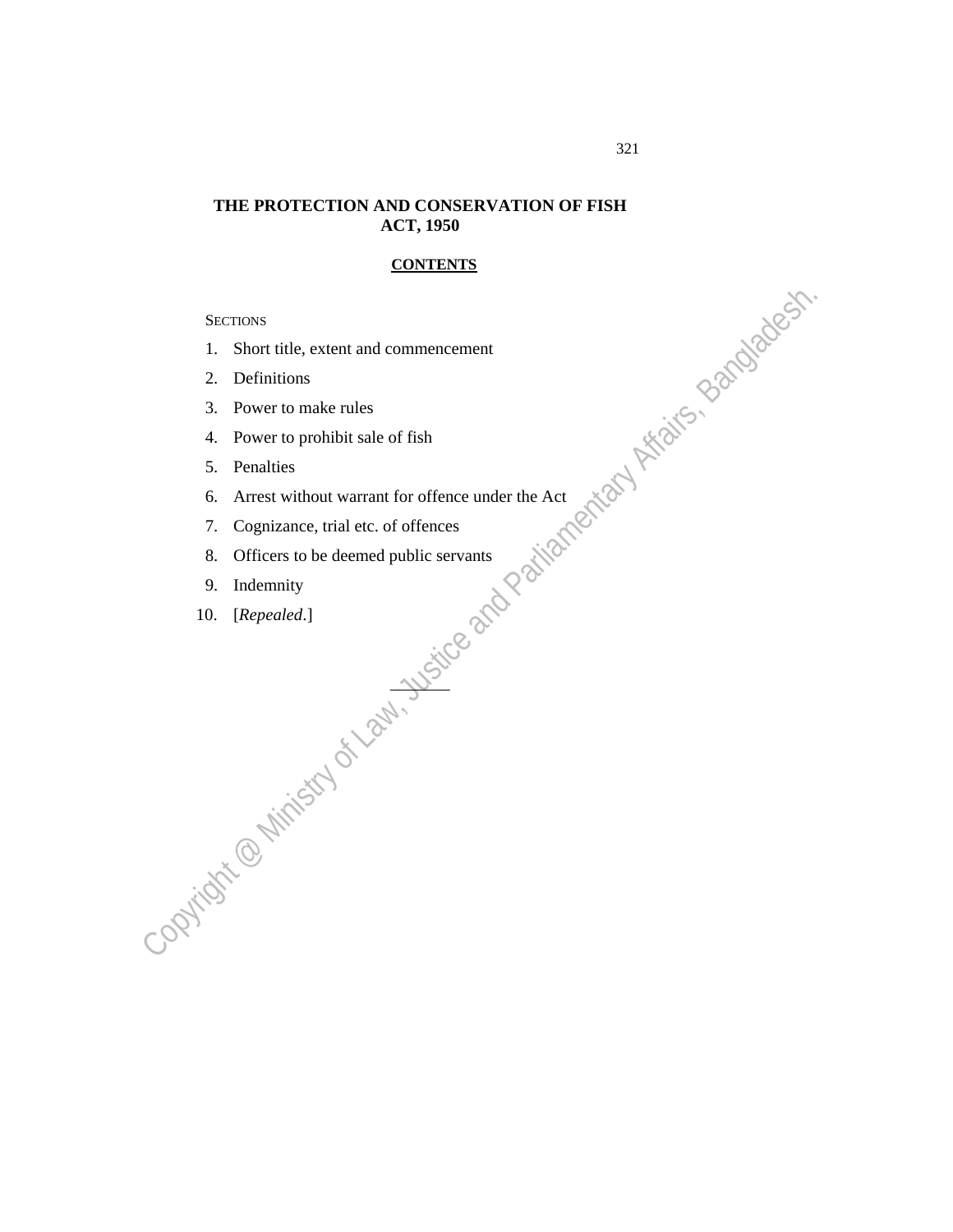## **THE PROTECTION AND CONSERVATION OF FISH ACT, 1950**

ACT XVIII OF 1950

 $[18^{th}$  *May*, 1950]

 **An Act to provide for the protection and conservation of fish in <sup>1</sup> [Bangladesh].** 

 WHEREAS it is expedient to provide for the protection and conservation of fishes in  $^{2}$ [Bangladesh];

It is hereby enacted as follows:-

Short title, extent and commencement

**1.** (1) This Act may be called the Protection and Conservation of Fish Act, 1950.

(2) It extends to the whole of  $\rm ^4[Bangladesh]$ .

(3) It shall come into force on such date as the  $[$ <sup>\*</sup> \* \*] Government may, by notification in the *official Gazette*, appoint.

**Definitions** 

 $\overline{a}$ 

 ${}^{6}$ [2. In this Act, unless there is anything repugnant in the subject or context,

> (1) "Current Jal" means fishing net made of monofilament synthetic nylon fibre of different mesh sizes;

- (18<sup>th</sup> May, 1950)<br> **Solution** (18th in <sup>1</sup>[Bangladesh].<br>
WHEREAS it is expedient to provide for the protection and<br>
conservation of fishes in <sup>2</sup>[Bangladesh].<br>
Let be hereby exacted as follows:<br>
The interest and the stat 1 The word "Bangladesh" was substituted for the words "East Pakistan" by section 2 of the Protection and Conservation of Fish (Amendment) Ordinance,1982 (Ordinance No. LV of 1982).
	- The word "Bangladesh" was substituted for the words "East Pakistan" by section 2 of the Protection and Conservation of Fish (Amendment) Ordinance,1982 (Ordinance No. LV of 1982).
	- The words "East Bengal" were omitted by section 3 of the Protection and Conservation of Fish (Amendment) Ordinance,1982 (Ordinance No. LV of 1982). 4
		- The word "Bangladesh" was substituted for the words "East Pakistan" by section 3 of the Protection and Conservation of Fish (Amendment) Ordinance,1982 (Ordinance No. LV of 1982).
	- The word "Provincial" was omitted by section 3 of the Protection and Conservation of Fish (Amendment) Ordinance, 1982 (Ordinance No. LV of 1982).
	- Section (2) was substituted by section 2 of the Protection and Conservation of Fish (Amendment) Ordinance, 2002 (Ordinance No. XX of 2002).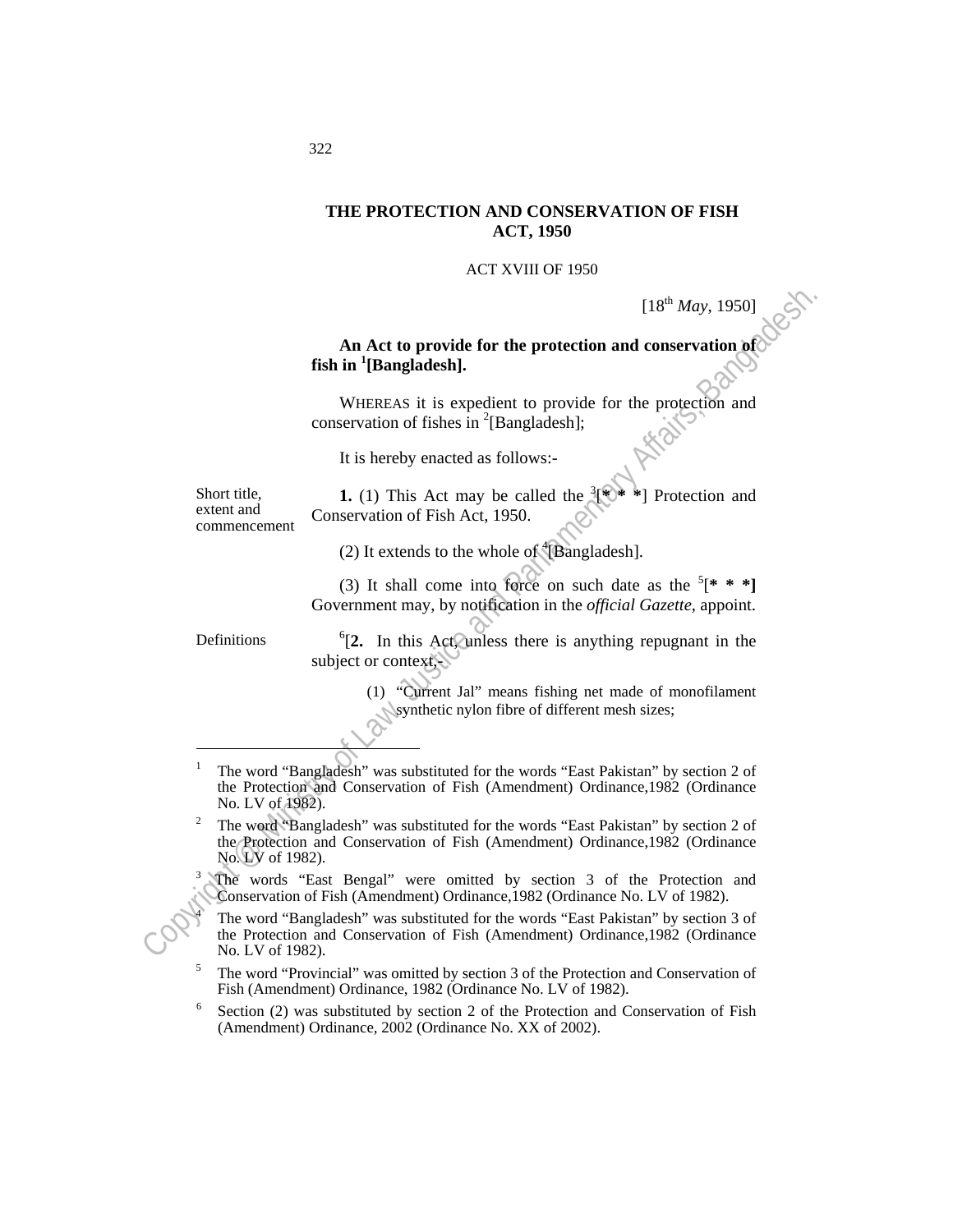- (2) "Fish" includes all cartilaginous, bony fishes, prawn, shrimp, amphibians, tortoise, turtles, crustacean animals, molluscs, echinoderms and frogs at all stages in their life history;
- (3) "Fishery" means any water body, natural or artificial,<br>
open re cleased, flowing or stagment (seeh as river, have,<br>
boor, beel, floodplain, canal etc.) where activities for<br>
growing fish, or for conservation, declinge (3) "Fishery" means any water body, natural or artificial, open or closed, flowing or stagnant (such as river, *haor*, *baor*, *beel*, floodplain, canal etc.) where activities for growing fish, or for conservation, development, demonstration, breeding, exploitation or disposal of fish or of living organisms related to such activities are undertaken, but does not include an artificial aquarium of fish used as decorative article, pond or tank;
	- (4) "Fishery Officer" means any person whom, the Government or any officer empowered by the Government in this behalf, may appoint to carry out all or any of the purposes of this Act or to do anything required by this Act or by any rule made thereunder to be done by such officer:

Provided that, no police officer shall be so empowered;

- (5) "Fishing net" means the nets which are specially meant for catching different species of fishes from water bodies and it is one type of fishing gear made of different types of yarns including synthetic yarns of different mesh sizes other than Current Jal. The common tanning materials of net are fruit of gab (Diospyros embryopteris) bark of Goran (Ceriops roxburghiana) and Coal-tar;
- (6) "Fixed engine" means any net, cage, trap or other contrivance for catching fish, fixed in the earth or made stationary in any other way.]

**3.** (1) The  $[1]^{*}$  \* \*] Government may make rules for the purposes hereinafter in this section mentioned.

Power to make rules

<sup>2</sup>((2) The Government may, by notification, apply such rules or any of them to any water or waters.]

<sup>1</sup> The word "Provincial" was omitted by section 5 of the Protection and Conservation of Fish (Amendment) Ordinance,1982 (Ordinance No. LV of 1982). 2

Sub-section (2) was substituted by section 5 of the Protection and Conservation of Fish (Amendment) Ordinance,1982 (Ordinance No. LV of 1982).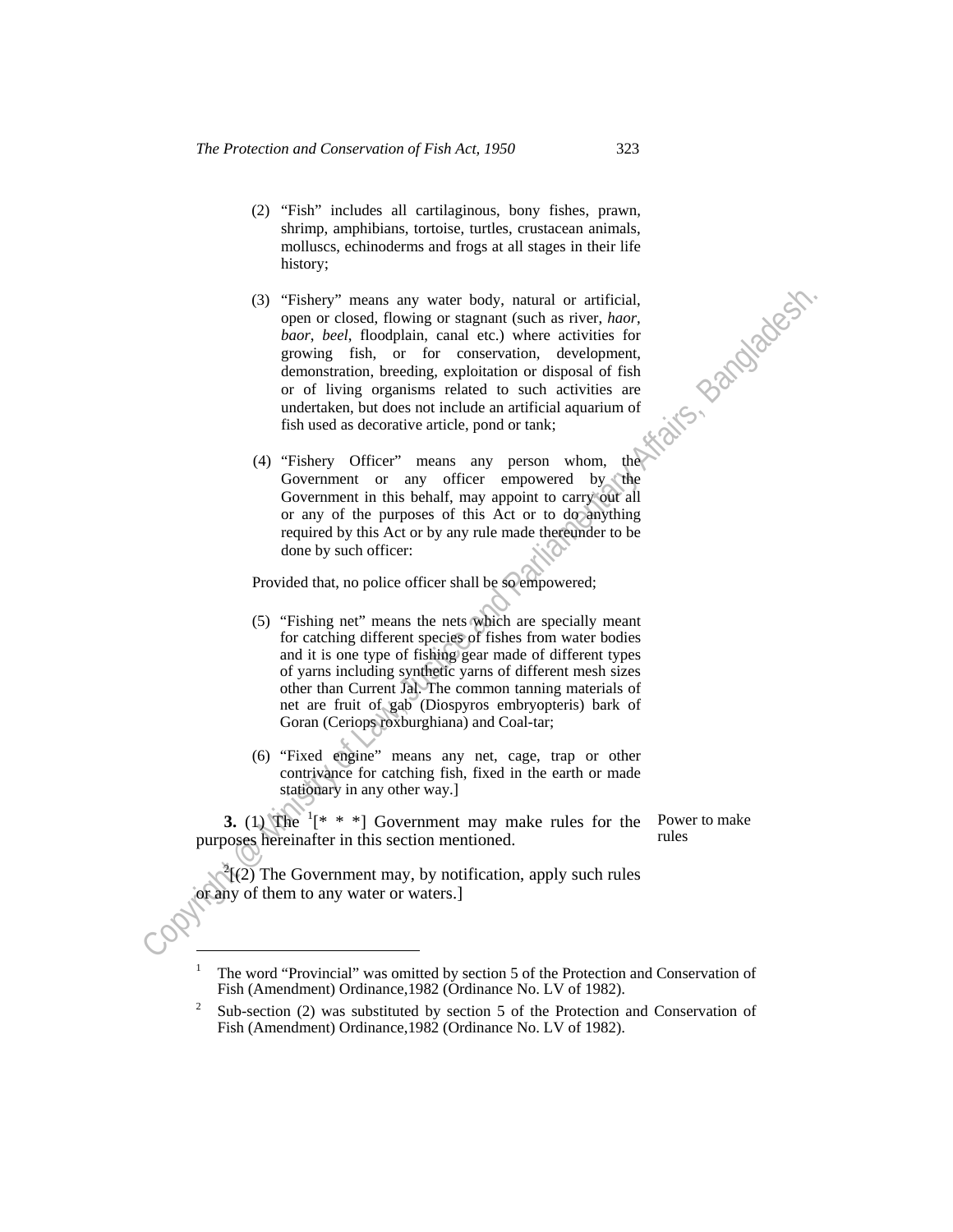(3) Such rules may-

- (a) prohibit or regulate all or any of the following matters, that is to say,-
	- (i) the erection and use of fixed engines;
	- (ii) the construction, temporary or permanent, of weirs, dams, *bunds,* embankments and other structures;
	- (iii) the use or method of operation of any kind of [fishing net] and the size of the mesh of any  $^{2}$ [fishing net];
- (i) the enction and use of fixed engines;<br>
(ii) the constructured comproment, of weirs,<br>
(iii) also skepts,  $\frac{1}{2}$  (iii) also see or method of operation of any kind of<br>  $\frac{1}{2}$  (iii) also see or method of operation o  $3$ [(iv) the manufacture, import, marketing, carrying, transporting or possessing of such fishing nets, traps, gears and other contrivances as may be specified in the rules;]
	- (b) prohibit the destruction of, or any attempt to destroy, fishes by explosives, gun, bow and arrow in inland water or within coastal territorial waters;
	- (c) prohibit the destruction of, or any attempt to destroy, fishes by the poisoning of waters or the depletion of fisheries by pollution by trade effluents or otherwise;
	- (d) prescribe the seasons during which the killing or catching of fishes of any prescribed species shall be prohibited;
	- (e) prescribe a minimum size below which no fish of any prescribed species shall be killed or sold;  ${}^4$ [\* \* \*]
	- (f) prohibit all fishing in all waters or in any specified waters for a specified period  ${}^{5}$ [;
	- The words "fishing net" were substituted for the word "net" by section 3 of the Protection and Conservation of Fish (Amendment) Act, 1995 ( Act No. IX of 1995). 2
	- The words "fishing net" were substituted for the word "net" by section 3 of the Protection and Conservation of Fish (Amendment) Act, 1995 ( Act No. IX of 1995). 3
	- Sub-clause (iv) was inserted by section 3 of the Protection and Conservation of Fish (Amendment) Act, 1995 ( Act No. IX of 1995). 4
	- The word "and" was omitted by section 3 of the Protection and Conservation of Fish (Amendment) Act, 1995 ( Act No. IX of 1995). 5
	- The semi-colon (;) was substituted for the colon (:) and clause (g) was inserted by section 3 of the Protection and Conservation of Fish (Amendment) Act, 1995 ( Act No. IX of 1995).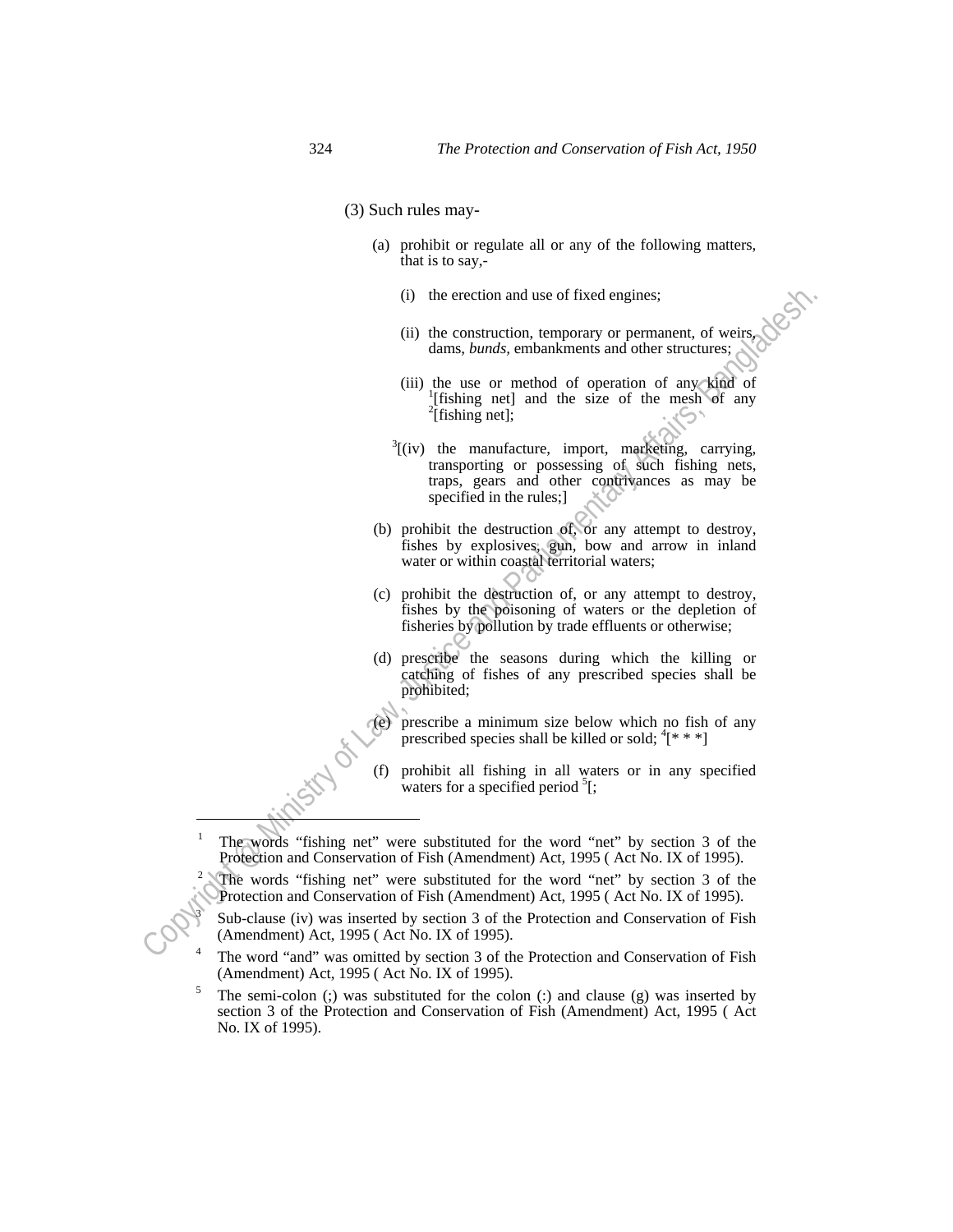- (g) prohibit the destruction of or any attempt to destroy fishes by drying or dewatering of any fishery:]
- Findential constrained constrained on the state of Amissim and an anti-state control of fish size and algorithmic profile and disposed and the proposed associated or the parliamentary affects are and disposed there is mea Provided that the  $(1^* * * )$  Government may for the purpose of pisciculture, collection of data and scientific investigation for biological study on fish permit the catching of fishes in any closed season or in any prohibited water or below the prescribed minimum size and disposal thereof subject to the condition of the licence issued for the purpose.

 2  $\frac{1}{1}$ (4) In making any rule under this section, the Government may provide for-

- (a) the seizure, removal and forfeiture of any fixed engine  $^{3}$ [, finishing net, Current Jal] or any other contrivance erected or used for fishing in contravention of the rules;
- (b) the forfeiture of any fishes taken by means of any such fixed engine <sup>4</sup>[, finishing net, Current Jal] or any other contrivance; and
- $<sup>5</sup>$ [(c) the procedure for disposal of forfeited fixed engine,</sup> fishing net <sup>6</sup>[, Current Jall] or other contrivance or forfeited fish.]]

 (5) The power to make rules is subject to the condition of previous publication; and the date to be specified under clause

<sup>1</sup> The word "Provincial" was omitted by section 5 of the Protection and Conservation of Fish (Amendment) Ordinance, 1982 (Ordinance No. LV of 1982).

Sub-section (4) was substituted by section 4 of the Protection and Conservation of Fish (Amendment) Ordinance,1982 (Ordinance No. LV of 1982). 3

The commas and words ", finishing net, Current Jal" were added by section 3 of the Protection and Conservation of Fish (Amendment) Ordinance, 2002 (Ordinance No. XX of 2002).

The commas and words ", finishing net, Current Jal" were added by section 3 of the Protection and Conservation of Fish (Amendment) Ordinance, 2002 (Ordinance No. XX of 2002).

Clause (c) was substituted by section 3 of the Protection and Conservation of Fish (Amendment) Act, 1995 (Act No. IX of 1995).<br> $\frac{6}{5}$ . The samme and weaks "Current Jal" weaves

The comma and words ", Current Jal" were added by section 3 of the Protection and Conservation of Fish (Amendment) Ordinance, 2002 (Ordinance No. XX of 2002).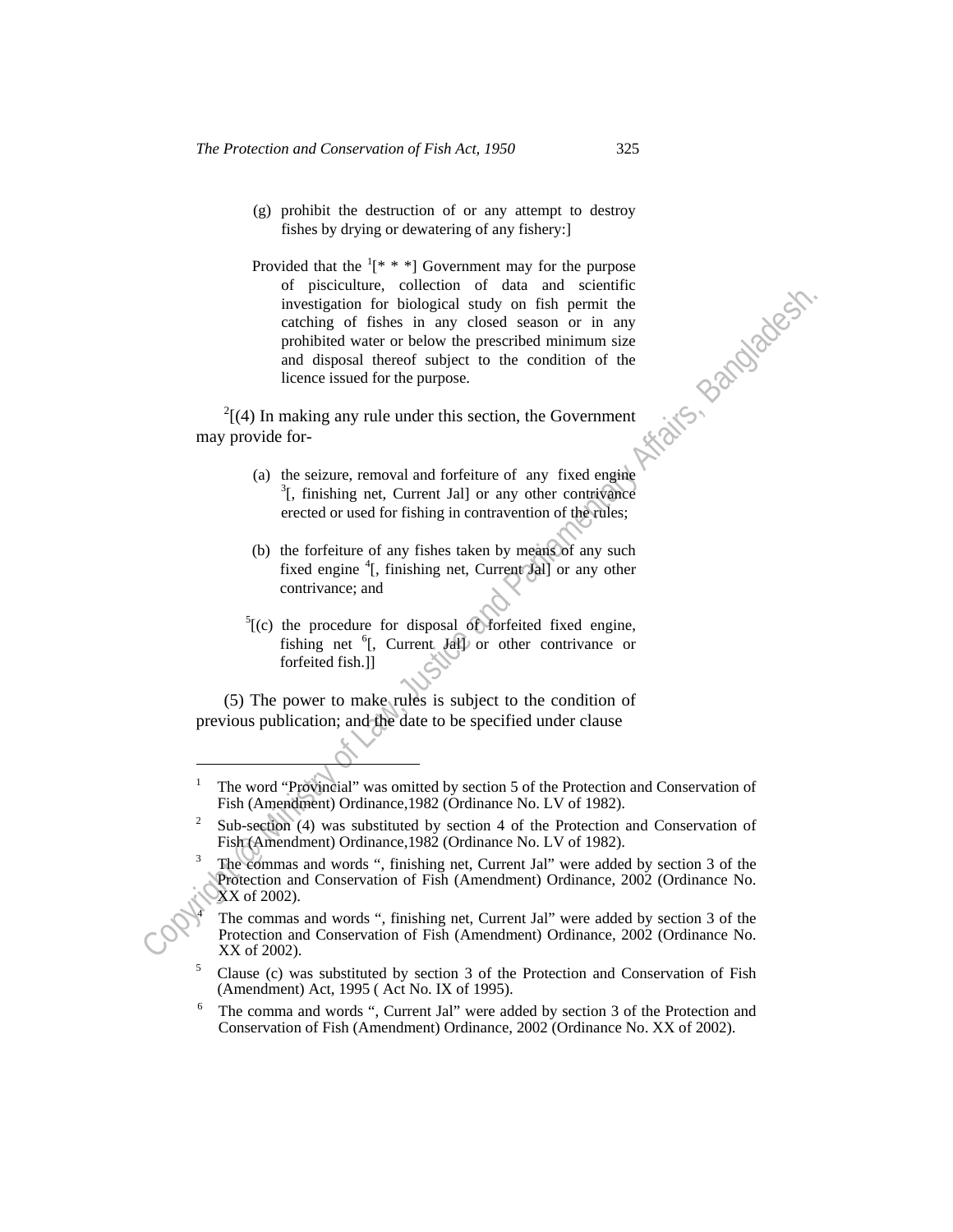(3) of  $\frac{1}{2}$  [section 23 of the General Clauses Act, 1897,] shall not be less than two months from the date on which the draft of the proposed rules was published.

 (6) All such rules shall be published in the *official Gazette* and shall, unless some later date is appointed, come into force on the date of such publication.

Power to prohibit sale of fish

**4.** The <sup>2</sup>[<sup>\*</sup> \* \*] Government may, by notification, prohibit for a specified period the  $3$ [catching, carrying, transporting, offering, exposing or possession] for sale or barter of fishes below the prescribed size of any prescribed species throughout 4 [Bangladesh] or any part thereof.

Prohibition about Current Jal

Penalties

 $\overline{a}$ 

5 [**4A.** (1) No person shall manufacture, fabricate, import, market, store, carry, transport, own, possess or use Current Jal.

and shall, unless some latter date is appointed, come into force<br>
Power to<br>  $\bullet$  the date of succefied period in legacing carrying, transporting<br>
probiblistate of for a specifical period profession for sale or barter of g (2) Whoever has in his possession Current Jal, shall, within 45 (forty-five) days of coming into force of this provision, surrender such Current Jal to the nearest police station, Office of the Fishery Officer or Office of the Upazilla Nirbahi Officer, and during that period an existing possession of Current Jal by any person shall not be deemed to be an offence.]

 ${}^{6}$ [5. (1) The breach of any rule made under section 3 or of any prohibition notified under section 4 shall be punishable with rigorous imprisonment for a term which shall not be less than one year and may extend to two years, or with fine which may extend to five thousand Taka, or with both.

 The words "catching, carrying, transporting, offering, exposing or possession" were substituted for the words "offering or exposing or possession" by section 6 of the Protection and Conservation of Fish (Amendment) Ordinance,1982 (Ordinance No. LV of 1982).

 The word "Bangladesh" was substituted for the words "the Province of East Pakistan" by section 6 of the Protection and Conservation of Fish (Amendment) Ordinance,1982 (Ordinance No. LV of 1982).

Section (4A) was inserted by section 4 of the Protection and Conservation of Fish (Amendment) Ordinance, 2002 (Ordinance No. XX of 2002).

Section (5) was substituted by section 5 of the Protection and Conservation of Fish (Amendment) Ordinance, 2002 (Ordinance No. XX of 2002).

<sup>1</sup> The words, figures and commas "section 23 of the General Clauses Act, 1897, " were substituted for the words, figures and commas "section 24 of the Bengal General Clauses Act, 1897," by section 5 of the Protection and Conservation of Fish (Amendment) Ordinance, 1982 (Ordinance No. LV of 1982).

The word "Provincial" was omitted by section 6 of the Protection and Conservation of Fish (Amendment) Ordinance,1982 (Ordinance No. LV of 1982). 3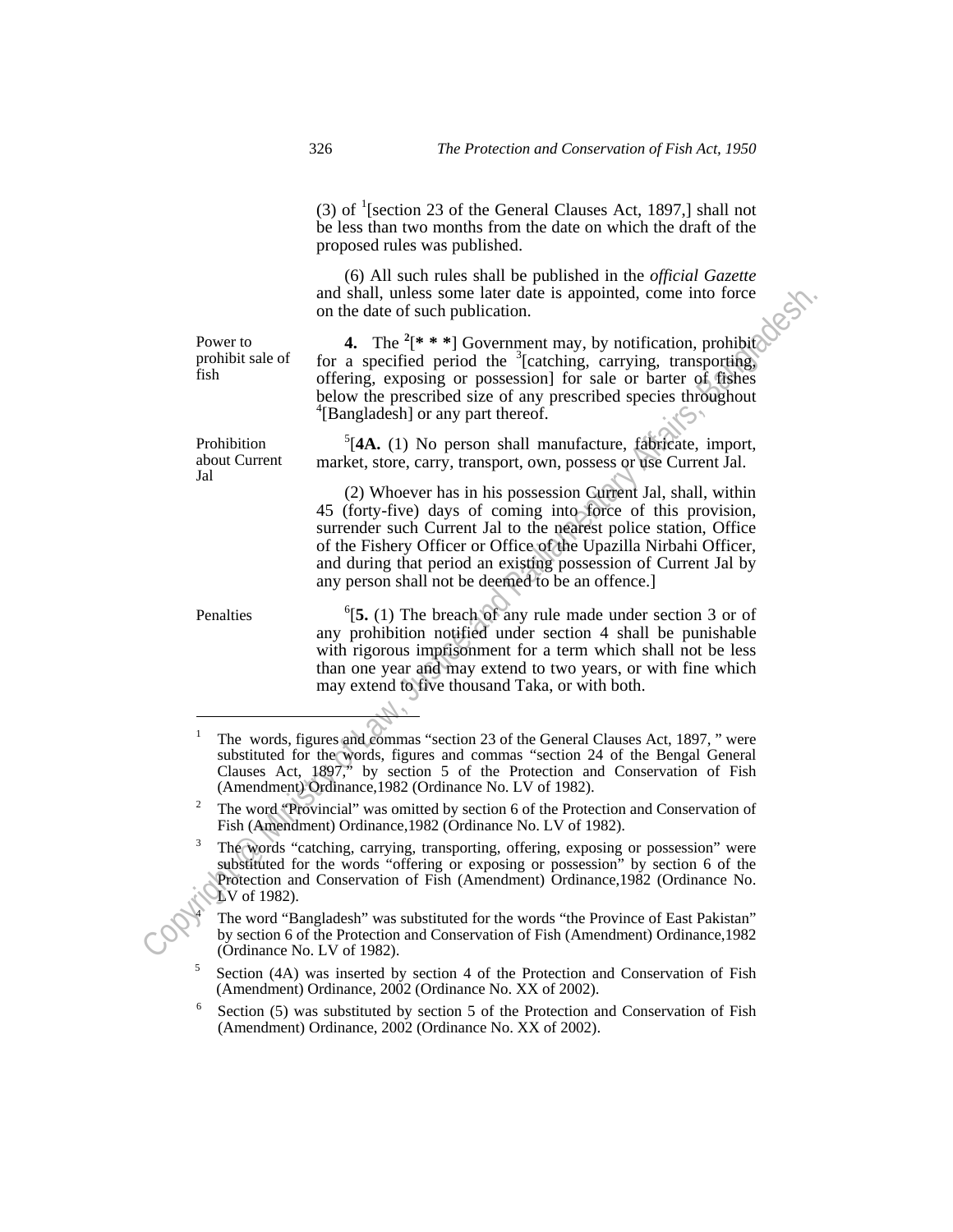(2) The breach of any prohibition, described in section 4A, in connection with-

- (a) manufacture, fabrication, import, marketing or storing of Current Jal by any person shall be punishable with rigorous imprisonment for a term which shall not be less than three years and may extend to five years, and shall also be liable to fine which may extend to ten thousand Taka; and
- (b) carrying, transporting, owning, possession or use of Current Jal by any person shall be punishable with rigorous imprisonment for a term which shall not be less than one year and may extend to three years, or with fine which may extend to five thousand Taka, or with both.]

Correll at the way person shall be punishable with<br>the origin of Law and Sole liable to fine which may becaust and only be less<br>than three years and may extend to five years, and shall<br>Taka; and<br>Correll as the may be may <sup>1</sup>[5A. When any person is convicted of an offence punishable under this Act or the rules made under this Act, the Court, before which he is convicted, shall direct that, any article or thing used or intended to be used in the commission of such offence, be confiscated.]

**6.** (1) Any person, specially empowered by the  $2^*$  \* \*] Government in this behalf, may arrest without warrant any person committing a breach of any rule under section 3 or any prohibition notified  $3$ [under section 4 and 4A respectively]-

Arrest without warrant for offence under the Act

Power to confiscate

- (a) if the name and address of the person are unknown to him, and
- (b) if the person declines to give his name and address or if there is reason to doubt the accuracy of the name and address, if given.

 (2) A person arrested under this section may be detained until his name and address have been correctly ascertained:

ŀ 1

Section (5A) was inserted by section 6 of the Protection and Conservation of Fish (Amendment) Ordinance, 2002 (Ordinance No. XX of 2002). 2

The word "Provincial" was omitted by section 8 of the Protection and Conservation of Fish (Amendment) Ordinance,1982 (Ordinance No. LV of 1982). 3

The words and figures "under section 4 and 4A respectively" were substituted for the words "under section 4" by section 7 of the Protection and Conservation of Fish (Amendment) Ordinance, 2002 (Ordinance No. XX of 2002).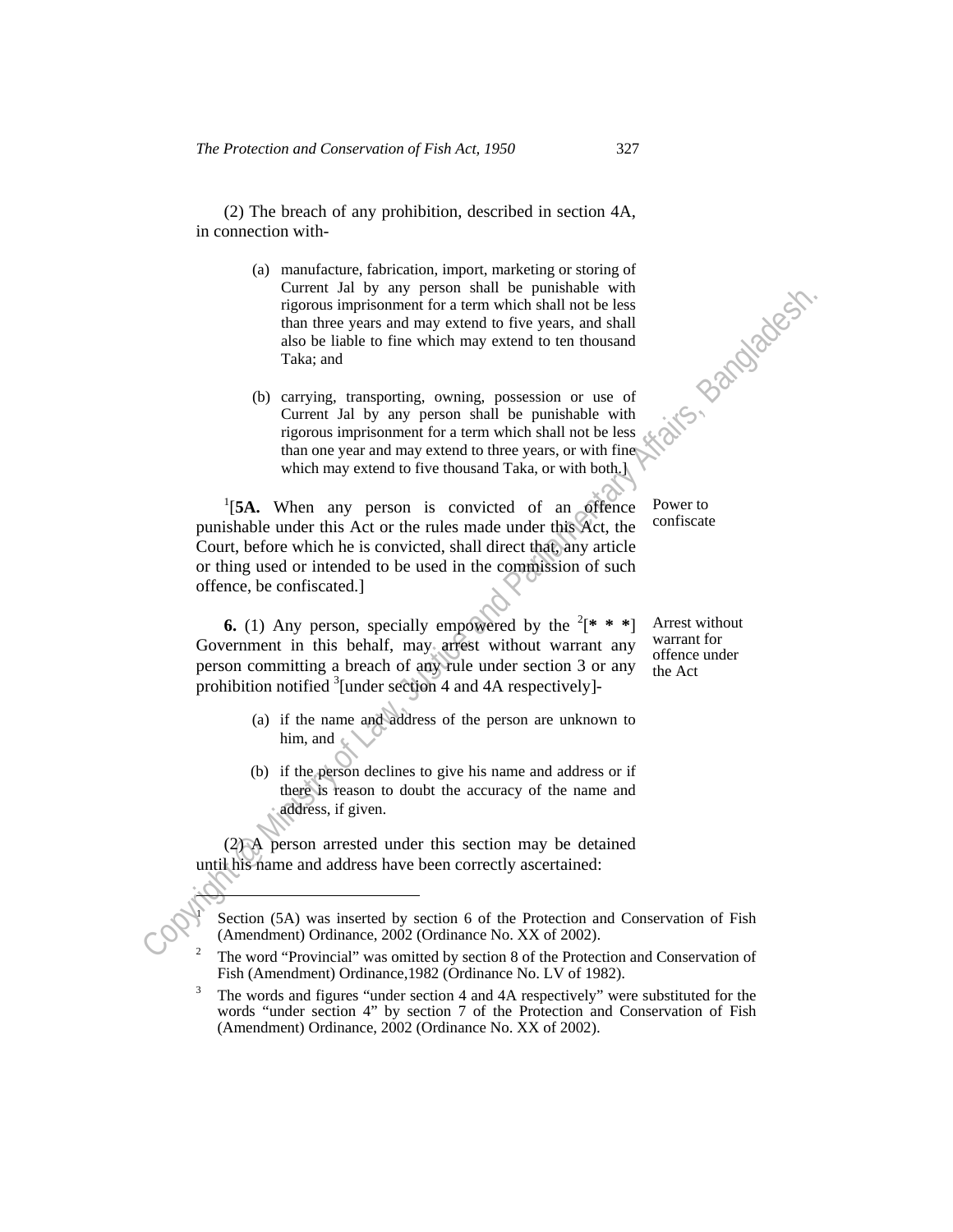Provided that no person so arrested shall be detained longer than may be necessary for bringing him before a Magistrate or to the nearest police-station according to the provisions of the Code of Criminal Procedure, 1898.

 (3) Notwithstanding anything contained in the Code of Criminal Procedure, 1898, it will be lawful for the officer-incharge of a police-station to detain a person produced before him under the preceding sub-section till he is produced before the Magistrate.

(3) Notwithstanding anything contained in the Code of<br>
Criminal Procedure, 1898, it will be law/th for the office-in-<br>
charge of a police-station to detain a person produced before<br>
thim under the preceding sub-section ti <sup>1</sup>  $\frac{1}{4}$ [(4) All Fishery Officers empowered by the Government shall have the same powers of search, seizure and investigation in respect of an offence under this Act as a police officer of the rank of Sub-Inspector; and any police officer, shall be destroyed after the lapse of 30 days, if in the meantime no one claims the same or otherwise initiates any other proceeding regarding his lawful claim thereto.]

**[7.** Notwithstanding anything contained in the Code of Criminal Procedure, 1898 (Act V of 1898)-

- (a) an offence under this Act shall be a cognizable offence within the meaning of that Code;
- (b) no court shall take cognizance of such offence except on the complaint or a report of a fishery officer or of a police officer not below the rank of Sub-Inspector;
- $\mathcal{F}$ (c) no Court other than of a Metropolitan Magistrate or Magistrate of the first class shall try an offence under this Act; and
- (d) A Court trying an offence, except an offence under<br>clause (a) of sub-section (2) of section  $\epsilon$ .<br>Act may try the office clause (a) of sub-section (2) of section (5), under this Act may try the offence summarily in accordance with the procedure laid down in the said Code for summary trial.]]

 Sub-section (4) was substituted by section 7 of the Protection and Conservation of Fish (Amendment) Ordinance, 2002 (Ordinance No. XX of 2002). 2

 Clause (c) and (d) were substituted by section 8 of the Protection and Conservation of Fish (Amendment) Ordinance, 2002 (Ordinance No. XX of 2002).

Cognizance, trial etc. of offences

ì 1

Section 7 was substituted by section 5 of the Protection and Conservation of Fish (Amendment) Act, 1995 ( Act No. IX of 1995). 3